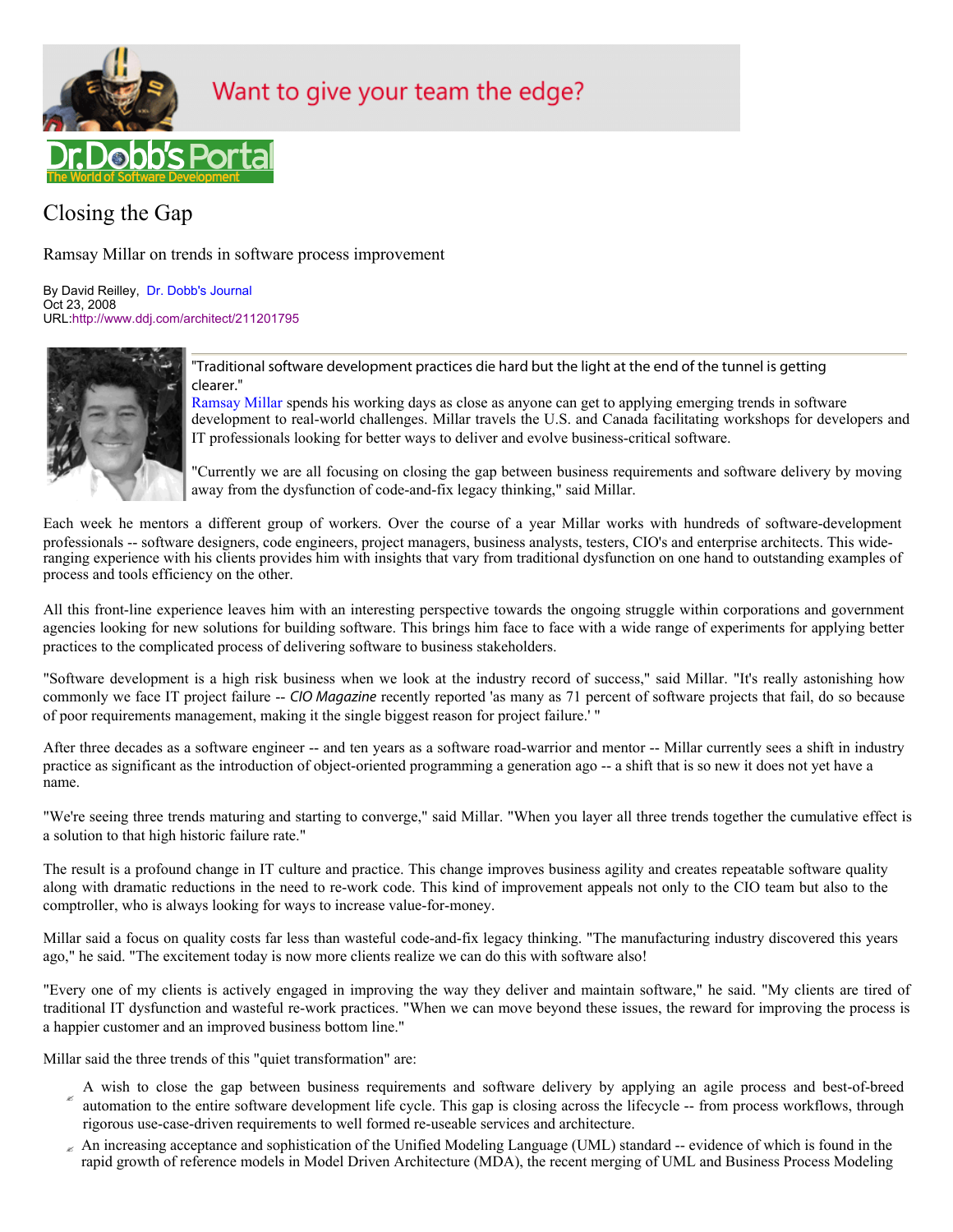Notation (BPMN) by the Object Management Group (OMG), and increasing popularity of next-generation UML tools.

and most significantly:

 $\sim$  A shift towards more collaborative, role-based teamwork and away from the "lone wolf" IT culture of code-and-fix.

Millar said while there is widespread awareness of each of these changes on its own, industry leaders are just beginning to realize what happens when all three trends are combined within a team to produce changes in culture, process, and toolsets.

# First Trend: Closing the Gap

The oldest of the three trends is the increasing automation of the software development process.

"As software engineers we've spent the past two decades automating every other aspect of the organization -- manufacturing, engineering, accounting, human resources and customer services for example," said Millar. "But IT has been slow to bring the same degree of sophistication and practice to its own work --to the process of creating and evolving software to meet continual business demands." Millar said the situation reminds him of the old adage about "the shoemaker's children having no shoes."

"The IT worker was so busy reengineering and automating everyone else to prepare for the digital revolution -- now that revolution has taken place, IT practices have some catching up to do," he said. "That's where I see this profound change -- I'm really starting to see a strong appetite for software process improvement."

This appetite for improvement is growing, says Millar, he sees this quiet transformation is moving from Moore's early- adopter phase into the early-majority phase. In 2008 the notion of successfully automating the development of large software systems is not leading-edge in itself. "What is recent," says Millar, "is that practice, process and tools for achieving this kind of automation are now coming together."

Millar points to Ivar Jacobson, principal of Ivar Jacobson Consulting (IJC) -- a founding father of the Unified Process, UML and the usecase-driven approach. Jacobson has customized his Essential Unified Process to make it work with the Microsoft Solutions Framework and to integrate with Microsoft's VSTS and the related Team Foundation Server (TFS) and .NET.

Jacobson's IJC has joined Microsoft's Visual Studio Industry Partner (VSIP) program. Essential Unified Process targets small teams interested in agile and iterative development and an agile Unified Process for software process improvement. Millar also cites the work of process gurus David Anderson, author of Agile Management, and Scott Ambler, author of Agile Modeling. "It was just a few years ago when both Anderson and Ambler were breaking radical new ground challenging organizations to approach software development in entirely new ways," he said.

"Anderson now works for Bill Gates' Corbis, and Ambler is now an Agile practice leader with IBM," said Millar. "Their thinking today is every bit as brilliant as five years ago, but it's now becoming accepted by progressive CIO's, their IT workers and managers. Millar said that every week he works with corporate clients who have adopted approaches from Jacobson, Anderson and Ambler and have increasingly turned their once-radical concepts into standard industry best practice. "I sense this quiet transformation is on the way to becoming mainstream."

also seeing small pockets within the Fortune 500 take a nimbler approach. The leaders are starting to change their software development culture, adopt better practices and ito standardize on UML tools to close the gap between business process, requirements, coding and testing." of the new tools are affordable and SMEs are less invested in the old ways and tools of the more traditional vendors," said Millar. "But we're "The leading sector for this 'early majority' phase is what Gartner refers to as 'small and midsize enterprises' (SMEs), usually because many

### International Institute of Business Analysts

International Institute of Business Analysts (IIBA). The recent certification for Business Analysts is another indicator of the software industry's recognition of the importance of closing the gap between business requirements and code. Business Analysts may now choose to be certified by their own professional association: the

People have really struggled with IT going in one direction and the business going in the other.

Adam Honor, Senior analyst Aite Group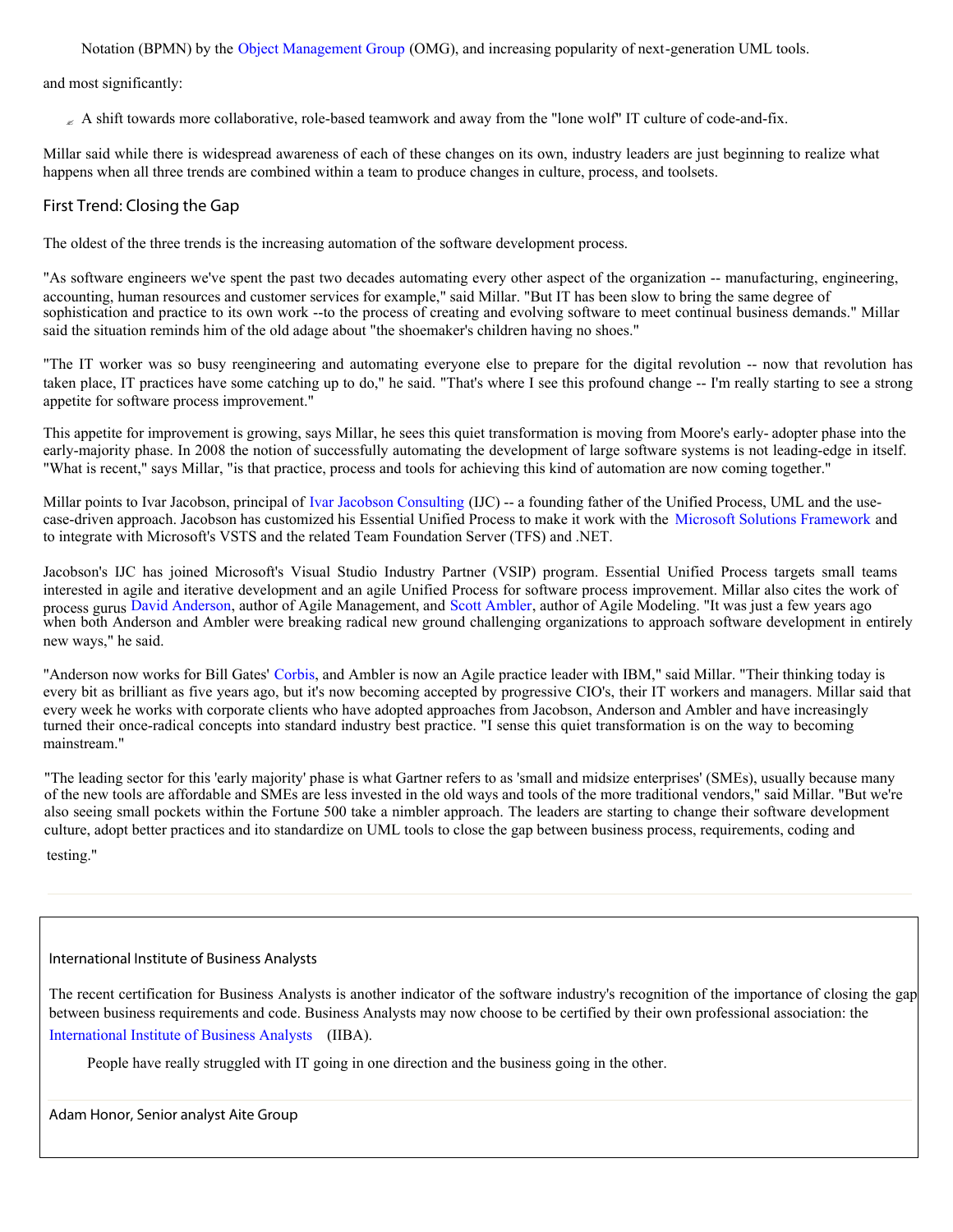

# Second Trend: Increased Growth and Sophistication of the UML Notation

Millar, who has used UML case tools since 1997, said the second trend in his "quiet transformation" -- in addition to closing the gap -- is the increasing use and sophistication of Model Driven Development, most commonly using the UML notation.

"When OMG introduced UML ten years ago, industry skeptics dismissed it as nothing more than a marginally-useful 'Visio on steroids,' " said Millar. "But in 2007 history has proven them wrong. IBM sources currently estimate UML adoption at 42 percent."

Millar pointed out that while UML was initially considered "somewhat exotic," in the past two or three years it is increasingly accepted as the industry standard by CIO's, enterprise architects and other software leaders. Millar said the UML notation is about to become even more powerful. The Object Management Group (OMG), which sets industry standards, is in the process merging the notation used in UML with the traditional notion of workflow called Business Process Modeling Notation (BPMN).

This merging of UML and Business Process Modeling Notation (BPMN) provides a new standard for orchestrating business process workflows across a re-usable services architecture. "Enterprise architects will be able to orchestrate business-process changes across a Service Oriented Architecture (SOA) using web services delivery language to execute well designed service components," said Millar.

As further evidence that UML modeling now exceeds the expectations of early critics, Millar points to Microsoft's decision two years ago to integrate SPARX Systems' and support SPARX's integration of Enterprise Architect software (a full-lifecycle UML modelling suite) into its Visual Studio Team System (VSTS) and the underlying Team Foundation Server (TFS) environment. (The SPARX tools have similar capacity for integration with Oracle, Eclipse/Java/J2EE, IBM WebSphere, and testing tools like HP Quality Center.)

Microsoft has since joined the Object Management Group and have announced that the upcoming VSTS 2010 Architecture will enable both technical and nontechnical users to create and use UML models for collaborating and defining business and system functionality in graphic formats.

"This kind of two-way integration actually changes the software development process," said Millar. "Microsoft and SPARX have knocked down the firewall that used to separate the software engineer from the world of the business systems analyst.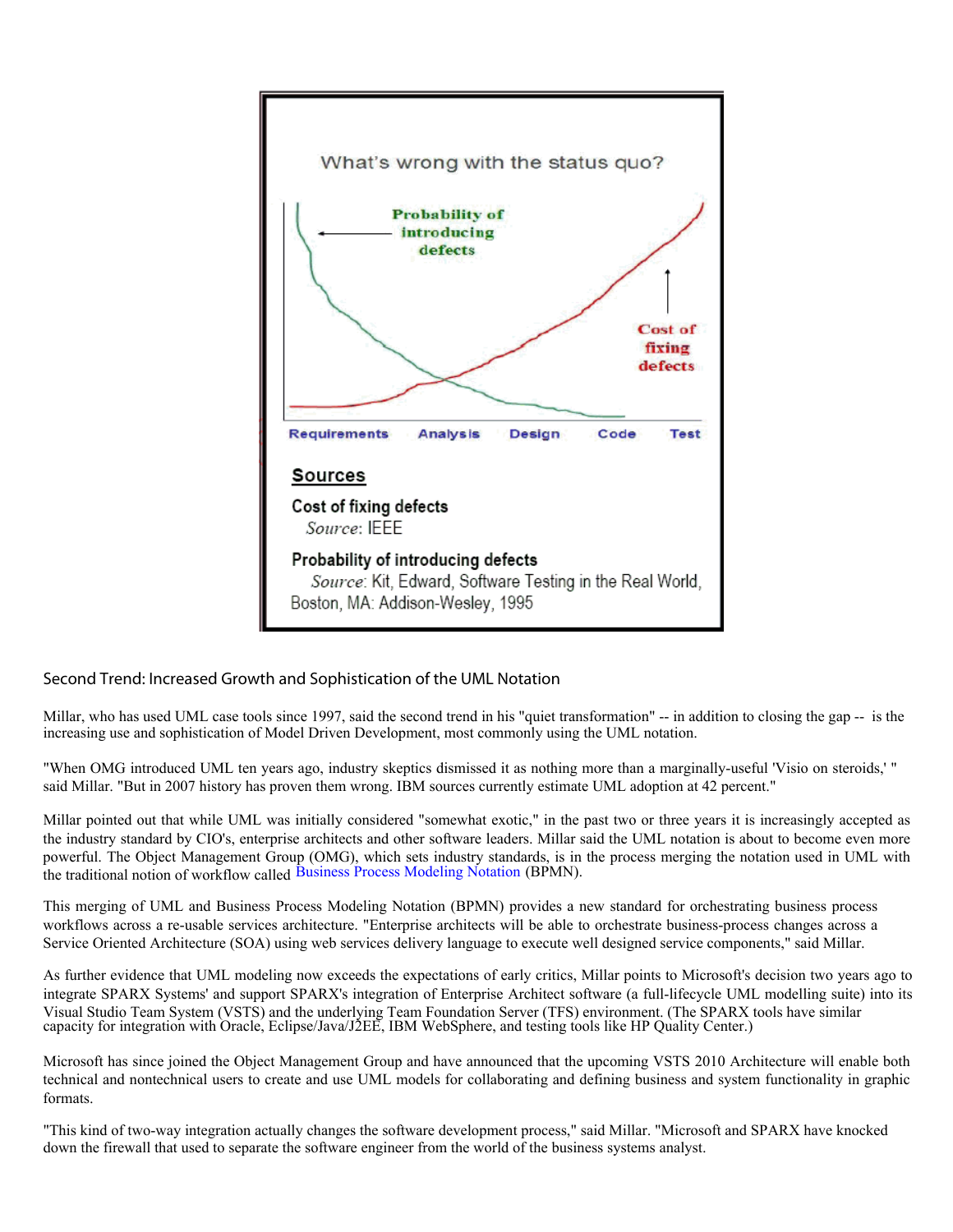"We're finding when business analysts and requirements people avoid silos and work collaboratively with the design architects, software engineers and testers -- we see software code re-work decline by 30 to 50 per cent," he said.

Jacobson cites a case study that makes a similar point in his February 2007 Americas Newsletter. "A highly mature US Insurance provider uses the Jacobson Essential Unified Process to dramatically increase software development agility and capacity with a whooping 30 per cent productivity improvement."

Millar agrees -- and he characterizes this degree of improvement as "astonishing." "What we're experiencing here is much more profound than simply 'tweaking' the process," said Millar. "This changes our mindset -- when you add all of these process changes together we have fundamentally changed how IT workers collaborate.

"Improving the process and adopting current best-of-breed tools actually changes the software business case," he said. "This brings about a vast improvement in both software quality and return-on-investment (ROI)."

Millar -- who mentors and consults with clients on the use of case tools and process -- said the next generation tools he currently uses have evolved from single-purpose UML tools into what he calls "cleverly-designed Swiss Army knives."

"The newer tools allow team-wide model sharing with complete traceability across all work items including business process models, software requirements, analysis, design, code and testing artifacts. "These modeling tools are capable of anchoring an iterative and agile process," he said. "But all this capability is relatively new. Neither the process -- as it is possible today -- nor the tools even existed just four years ago."

Millar said the ROI on current-generation UML tools has also improved because of a dramatically lower per-seat cost -- in some cases less than one-tenth the cost of first generation UML tools

The lower price-point and increased functionality of these newer products not only changes the ROI calculus -- but it also deliberately turns the "guru-based" deployment model on its head. Instead of equipping a small corps of modelling experts within a larger team, the new pricing model is designed to put UML tools (and working access to the resulting models) on the desktop of every single person involved in the software development lifecycle. One of the many benefits of this change is that it facilitates greater collaboration.

## Third Trend: Teamwork and Collaboration

The increased growth of UML and the arrival of cheaper, more powerful UML tools bring Millar to the third trend in his "quiet transformation:" a shift towards teamwork, collaboration and improved quality. When Millar works with clients to create their in- house wish list for improving the process and selecting modeling software, he finds that a "strong, robust capacity for collaboration" is usually at the top of the list.

The shift towards teamwork in IT is much broader than simply UML case tools or modelling -- but in the context of UML tools -- the current best-of-breed can improve team performance by providing:

- Integration with industry-standard development environments like Java/Eclipse/J2EE, IBM WebSphere, Microsoft Solutions Framework and Microsoft's Visual Studio Team System (VSTS) and the related Team Foundation Server (TFS) and .NET, and Oracle/TOAD and UML models.
- $\epsilon$  Complete work item traceability created, maintained, and updated by all team members.
- $\epsilon$  Built-in online, cross-team discussions that involve everyone -- local or international -- in an open chat that references (and is linked to) all work items using an extended UML model.
- $\epsilon$  Shared Model Driven artifacts -- documentation (conveniently in RTF or HTML); software code; business rules; UML diagrams -readily available to all team members.
- $\epsilon$  Tools for accurate team based project management -- supporting resource allocation, work in progress, backlog items, velocity, quality indicators and highly accurate use case cost estimates.

Every week, as Millar's consulting practice takes him to a new work group in a new city, he sees more and more evidence of the shift towards more IT collaboration. While this kind of culture change is never easy, he said his clients share a strong recognition of the need for change.

Millar also sees evidence of this culture change in the evolving makeup of audiences for his mentorship and consulting work. Six years ago the typical client work group consisted almost entirely of object-oriented software engineers and their software managers.

Today that profile is changing. In 2008 the typical client working group includes not only software engineers but also business analysts, requirements analysts, project managers, design architects and testers. "This just never happened before the availability of affordable, collaborative software development tools started bringing *everyone* in the team together, as opposed to earlier tool solutions that split us apart with too many expensive, hard to use, and badly integrated tools." said Millar.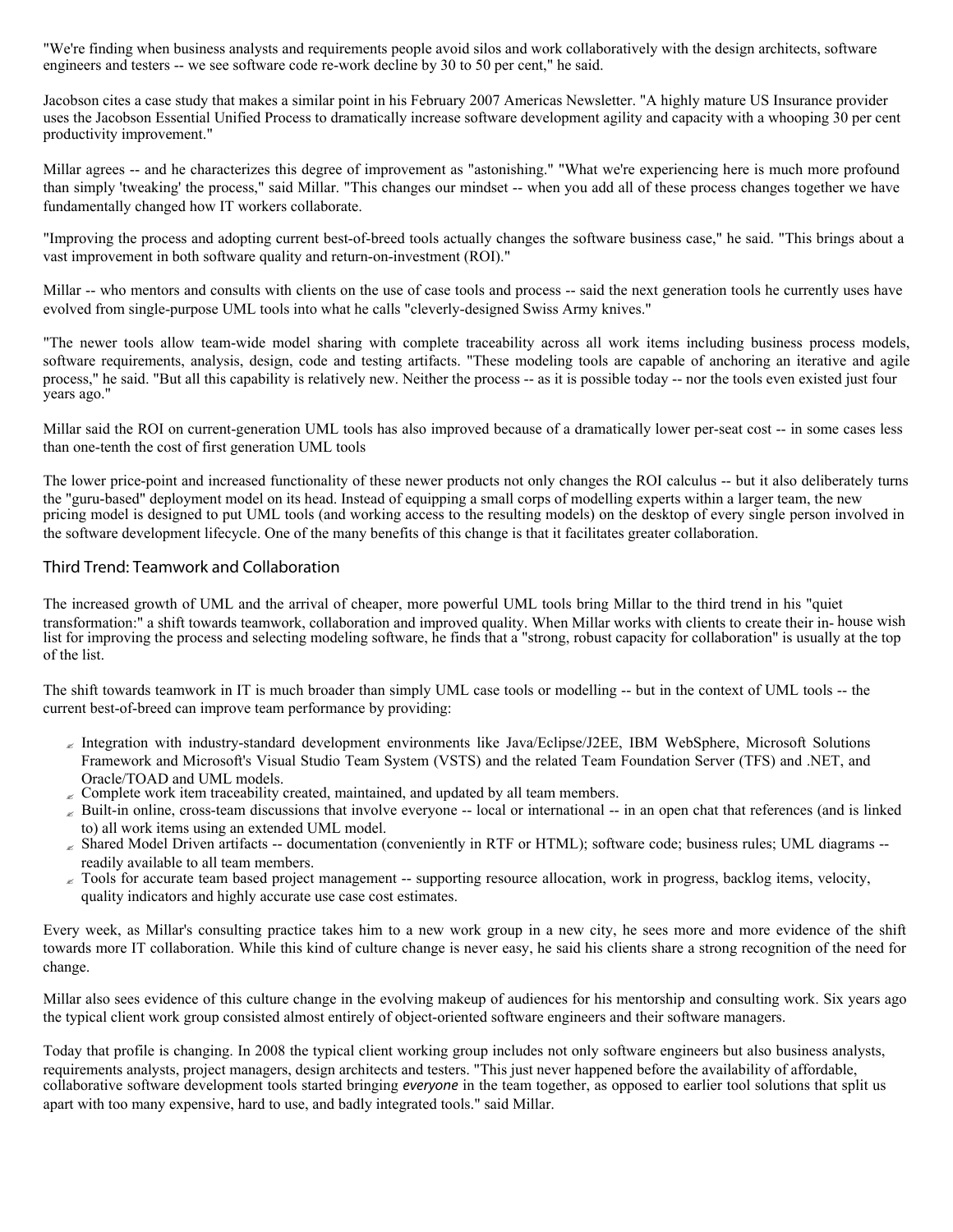# Under the Radar

Millar says the reason he characterizes this transformation as "quiet" is because the adoption of next generation UML tools and best practice

techniques -- and the changes they enable is largely happening incrementally and under the radar. This is because many of the best tools are less expensive and so acquisitions are happening without high level approval. On top of this many companies are secretive about their work in this area because they see it as a significant competitive advantage. He illustrates this by citing one of his favorites amongst the new-generation modeling tools: SPARX Systems' Enterprise Architect .

Millar often demonstrates SPARX Enterprise Architect in his webinars to provide an initial overview to clients who are just beginning to explore UML tools to adopt standards. "The high-level presentation almost always leaves the IT workers astonished," he said.

 $\leq$  Ease of use -- intuitive productivity features that enables team members to learn UML rapidly.

"People new to UML tools, or people who have only used older tools, have no idea how the newer tools have evolved," he said, adding the characteristics that consistently cause a buzz with newcomers typically include:

- $\le$  An open and shared SQL database (and other collaboration tools) that unites the entire software development team;
- Comprehensive integration of a single, versatile model that creates Model Driven Architecture used to transform and generate code, create documentation, publish websites, deliver test plans, specify use-case contracts and deliver project-management reports;
- $*$  The combination of agility, flexibility and power at an affordable per-seat cost.

Millar agrees that final proof of his view that a "quiet, major transformation" has actually arrived lies in front-line practice, and not in classroom theory. "If it's all talk, then it's a little early to call it a transformation,'" he said. "However every week I see people and

organizations 'walking the walk.'"

# The Voice of Millar's Clients

The real-life clients Millar sees have three things in common:

- $\epsilon$  customer-driven. The organization is shifting (or has shifted) to a software-development process that is increasingly nimble, automated, and more
- The organization is adopting (or has adopted) leading edge, standards based UML tools to improve communication, software quality, reduce project risk and improve ROI.
- $\epsilon$  The software development process is increasingly more efficient and collaborative  $-$  not just amongst software engineers, but amongst everyone involved in the process.

"This is all very real -- but virtually everyone I work with is keeping the details of their own process improvement very low profile," said Millar. "They see their innovations as a competitive advantage -- slightly ahead of the curve -- and they don't want to share outside their home base."

While preparing for this article Millar asked many of his clients to openly discuss details about their process improvement, and the only ones prepared to do so insisted their companies go unnamed. "Until these new approaches become ubiquitous, many current adopters are treating the details as 'trade secrets,' " he said.

#### First Client

Profile: What Gartner would call a "small and midsize enterprises (SME's)." A competitive company whose primary business is developing innovative and practical software products used primarily in the education sector: universities, colleges and public-school districts. Their solutions are very much shaped by customer needs, and they have emerged as a leader in web-based solutions tailor-made for education professionals.

Process improvement within the company is led largely by the Director of Software Quality Assurance who oversees a shop with 32 IT staff . He commented on how some of the newer tools have reshaped their development process in the past couple of years:

We are cutting back on the "scope creep" that comes from misunderstandings by using a combination of Microsoft's Visual Studio Team System (VSTS) and SPARX Systems' Enterprise Architect and integrating them through Microsoft's Team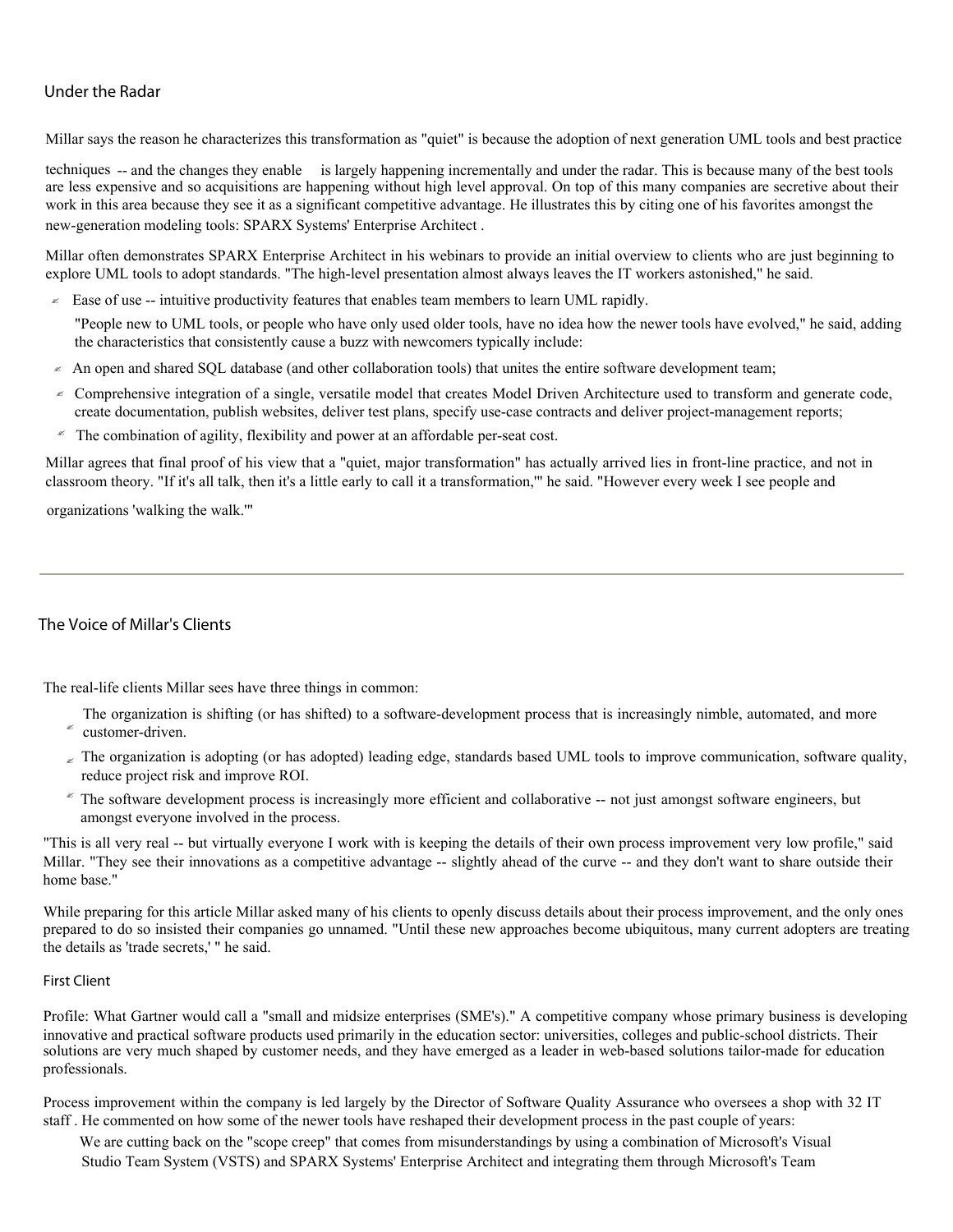Foundation Server. In a VSTS/.NET environment this combination closes the gap between the business analysts on one hand and software engineers and QA testers on the other. We recently did a pilot project, and the clarity provided by the very first UML modeling project, produced with the new process and the new tools, **repaid the entire cost of retooling**.

#### Second Client

A very large national U.S. retail company that just celebrated its 20th anniversary, and is "very excited about the future." The retail operation includes outlets across the country from coast to coast. Their business strategy includes continually introducing improvements and innovations to make shopping easier and more convenient for the customer, while continually searching the globe for merchandise that gives customers "exactly what they're looking for." The retail industry has very small margins and improving software agility and services is viewed as a company-confidential competitive advantage.

The Chief Software Architect was prepared to talk for this article on condition that his organization went unnamed. As with the first example (above), his development team is using SPARX Systems' Enterprise Architect.

I've been able to impose a new level of discipline on the development process -- we've eliminated the 'weak link' by creating a common language (UML) between the business people coming in with requirements and the architects who are designing the new systems. The newer software-development tools are a breath of fresh air when I compare them to their predecessors -- that performed like a herd of elephants.

### No Longer "Pioneering"

Millar said he personally no longer feels like a "in the wilderness" when he works with clients who are part of this change -- because he sees so much of it now in his professional travels

"As recently as five years ago the people bringing me in to an organization were the early adopters and ahead of their colleagues in the industry," he said. "I would facilitate workshops with a group of keeners, and it would take a day or two before the others in the team got excited at all the new and emerging possibilities."

"Today it's different," said Millar. "Now when I go in and work with a client -- typically everyone in the room is already enthusiastic about trying out new tools and learning how to improve the processes of evolving and delivering software."

When Millar talks about a "quiet, major transformation" in process improvement, standards and tools, he really sees a fundamental change in the way software development teams work together. He sees software development professionals embracing change as never before, and happily leaving behind dysfunctional software development practices.

"The light at the end of the tunnel is getting clearer."

### **Resources**

Scott Ambler http://www.ambysoft.com/

David Anderson blog http://www.agilemanagement.net/Articles/Weblog/blog.html

Ivar Jacobson http://www.ivarjacobson.com/

Ramsay Millar http://www.in2grateIT.com/

Microsoft Solutions Framework http://www.microsoft.com/technet/solutionaccelerators/msf/default.mspx

Microsoft Foundation and Visual Studio Team System http://msdn.microsoft.com/vstudio/teamsystem/msf/

SPARX Systems

- $\angle$  Enterprise Architect modeling Tool) http://www.sparxsystems.com
- $\epsilon$  Integration with Visual Studio http://www.sparxsystems.com.au/products/mdg\_integrate.html